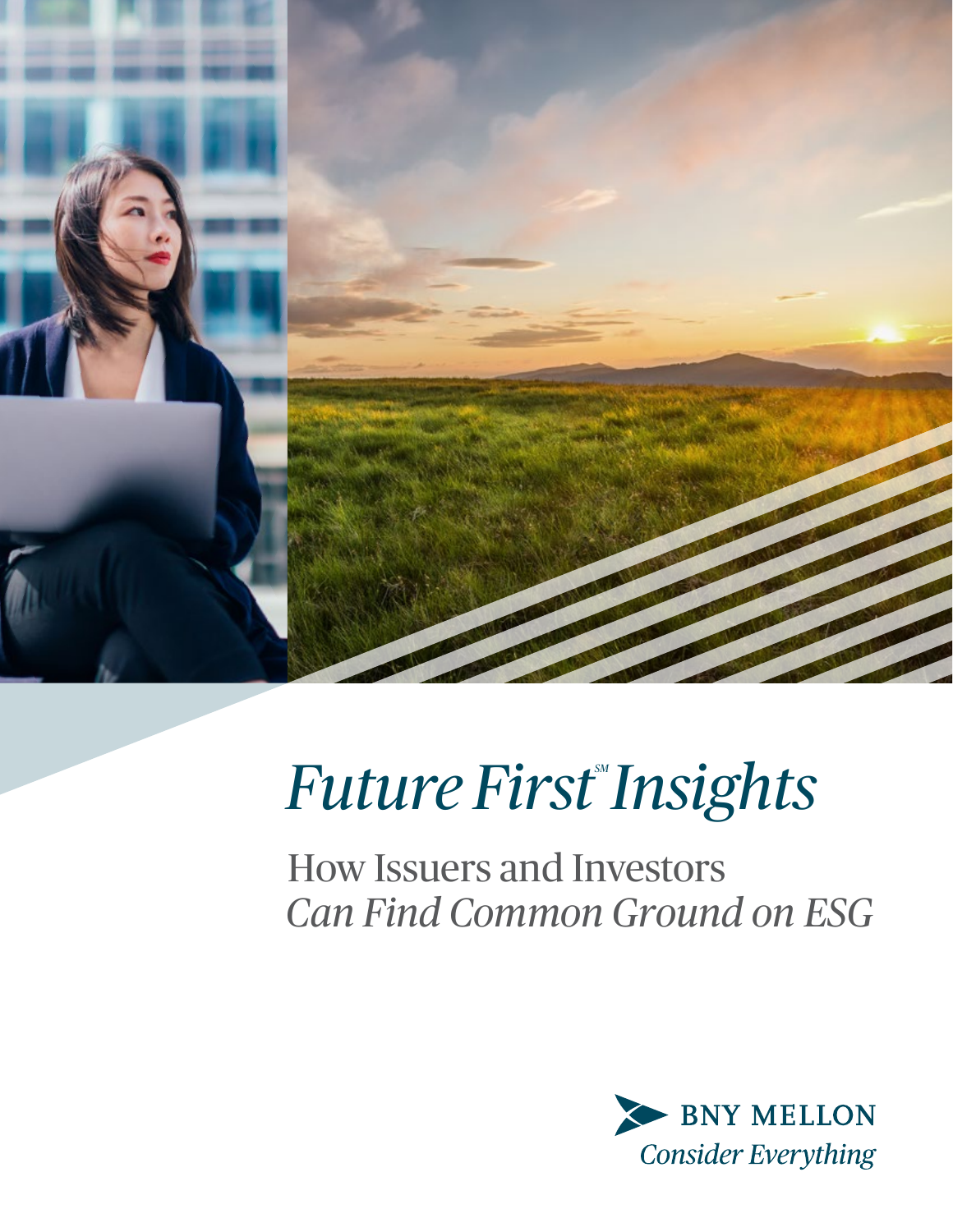The global focus on climate change, alongside pandemic challenges and social justice movements, which helped highlight social concerns, have helped drive sustainability activities to the top of the agenda across the corporate world. As BNY Mellon discovered in a recent survey, investor pressure on issuers echoes these societal changes. Consequently, issuers and investors are increasingly focused on the disclosure and engagement practices related to environmental, social, and governance (ESG) topics.

Our research (see Methodology, page 21) finds that ESG considerations are rapidly becoming a core element of Investor Relations, enhancing IR teams' practices for engaging with investors. As a result, IR teams that are just beginning to make ESG a standard part of their process can use our findings in two ways. First, we identify common disconnects to avoid. Second, we provide actionable insights on **creating productive, informative ESG engagement** (i.e., an approach for establishing and maintaining these focused relationships).

On the demand side, investors want increased ways to understand companies' sustainability practices. They look for the disclosure of reliable data alongside engagement on key areas of focus, in order to integrate ESG considerations into their decisions. This confluence of investor demand and issuer communications in our research shines a light on additional potential disconnects. We also uncover valuable insights on **what to disclose and when to disclose it** (i.e., the specific data and information used to communicate ESG risks, activities and impacts).

#### DISCONNECTS AND DEMANDS

**Disconnect:** Investors want more than what issuers are currently offering, but issuers think they are offering everything that's being asked.

**Disconnect:** There is a shift in investor thinking from viewing ESG as a risk-mitigation exercise toward it being a driver of returns. Hence, issuers need to focus on and understand growing or changing investor demands.

**Demand:** Investors want more transparency on ESG topics, more quantitative (vs. qualitative) data and more consistency in reporting.

**Demand:** Investors want more focus on material issues and those with the greatest impact.

**Demand:** Up until now, there has been a strong focus on environmental issues but investors also want issuers to focus on social and governance issues in ESG reporting.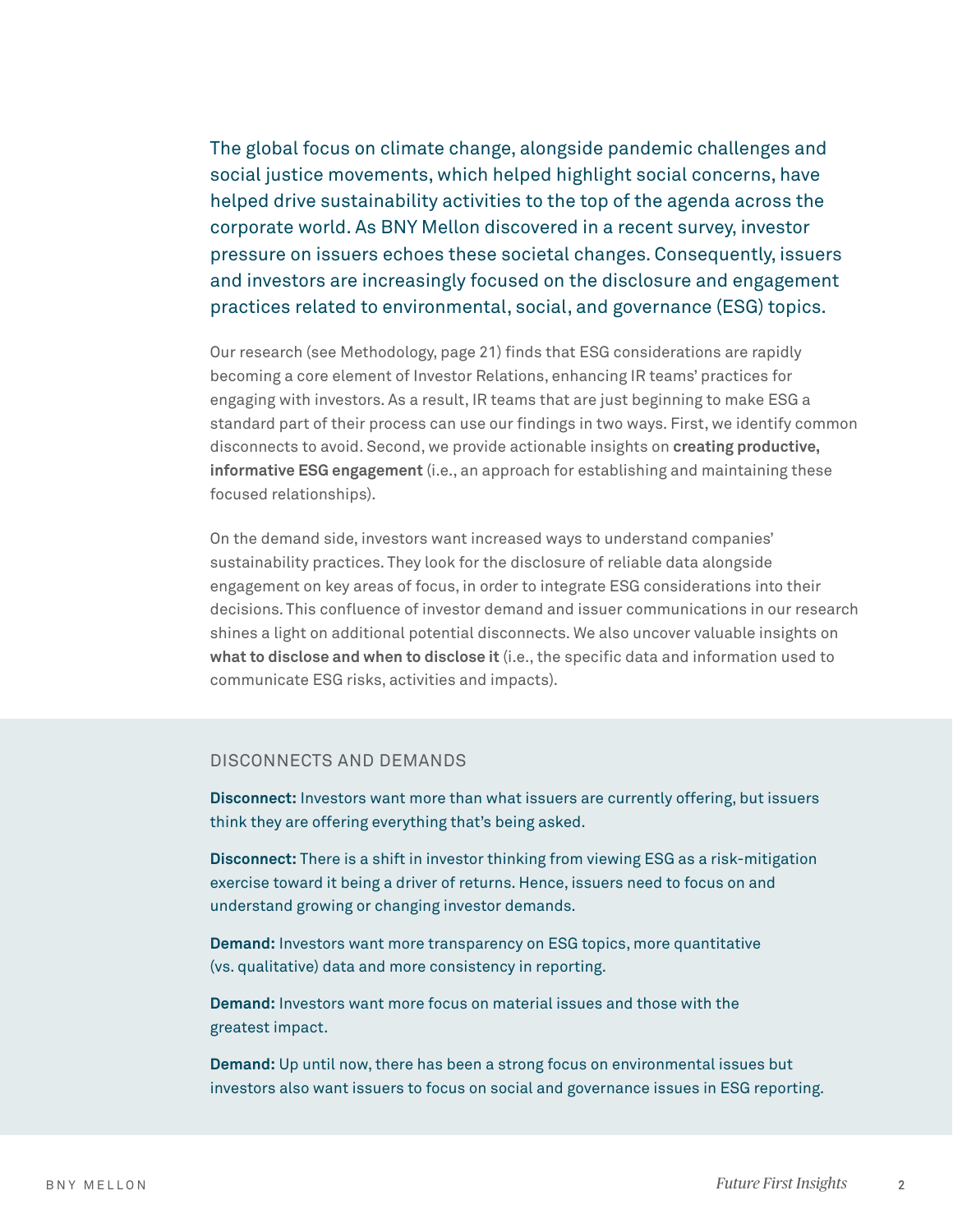# Strong Views on ESG Evolution and Utility

Investors and issuers in our research both described a shared belief in the general importance of ESG in their overall strategy. **We found that 90% of investors and 95% of issuers rated ESG as a 3, 4, or 5 on a scale of importance from 1 to 5,** with 81% of investors incorporating ESG information based on qualitative factors and 57% quantitatively (see Figure 1, "Issuers and Investors Agree That ESG Is an Important Consideration for Investors," and Figure 2, "Methods Investors Use to Include ESG Criteria").

One Tier 11 North American investment manager for a mutual fund explained: "Ultimately, [ESG] seems to be the most underappreciated information by the market.It also has significant risk indications to any given investment for downside risk protection as well as future upside opportunity. I think that the lack of consensus around what ESG information is creates a lot of noise and volatility. That's why it's extremely important."

#### FIGURE 1:





Rating the Importance of ESG to Investors\*

*\*Participants had the option of providing multiple responses*

<sup>1</sup> Note: Tiers are defined by size segments of Assets Under Management. See Methodology (page 21) for full details.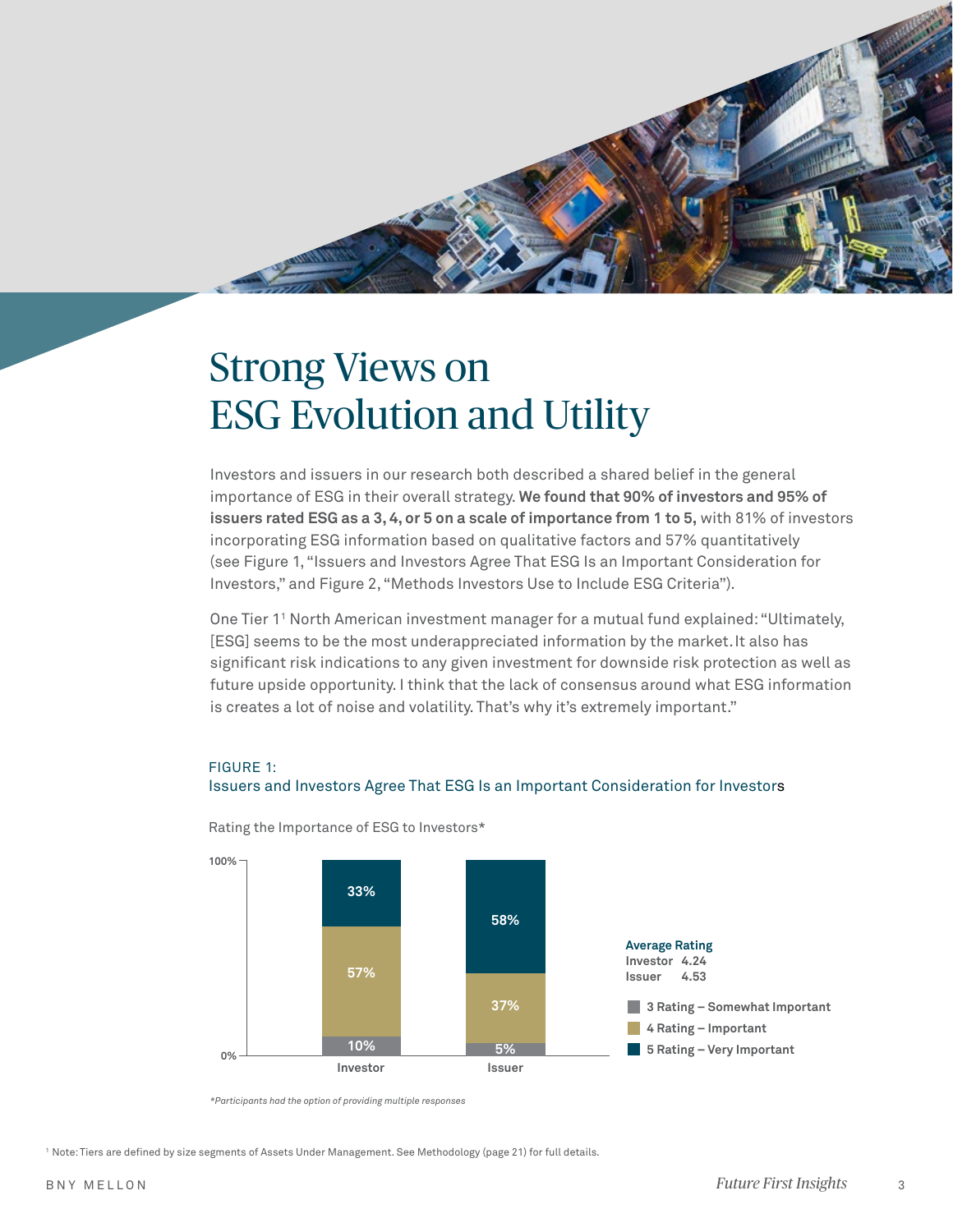#### FIGURE 2: Methods Investors Use to Include ESG Criteria

Investors' Incorporation of ESG in Investment Decisions\*



*\*Participants had the option of providing multiple responses*

Issuer and investor constituencies nevertheless did diverge in their specific perceptions of engagement and disclosure.

**Engagement:** Issuers generally expressed satisfaction with the status quo, although they welcomed greater engagement opportunities to improve investor relationships. For example, the Chief Investor Relations Officer at a large-cap financial firm noted, "I currently don't think there is any disconnect with ESG engagement. We are trying to keep up with what investors are currently thinking. If there is some kind of a disconnect, we are very much willing to amend our disclosure." A Vice President, Investor Relations at a U.S.-based mega-cap technology company also noted their firm was "continuing to look for creative ways to engage."

**Disclosure:** Investors were more vocal about disclosure, seeking a greater amount of timely information, including access to historical numbers, subject matter experts (SMEs), quantitative and qualitative data required for risk-adjusted assessments, and, as a Tier 1 North American Investment Manager for a mutual fund described it, "a more complete picture" of the actual impact of sustainability programs. They also ask for historical data to add context, with a Tier 1 European Investment Manager – Mutual Fund saying, "We always like to have more quantitative data. It is important for historical KPIs to have some context."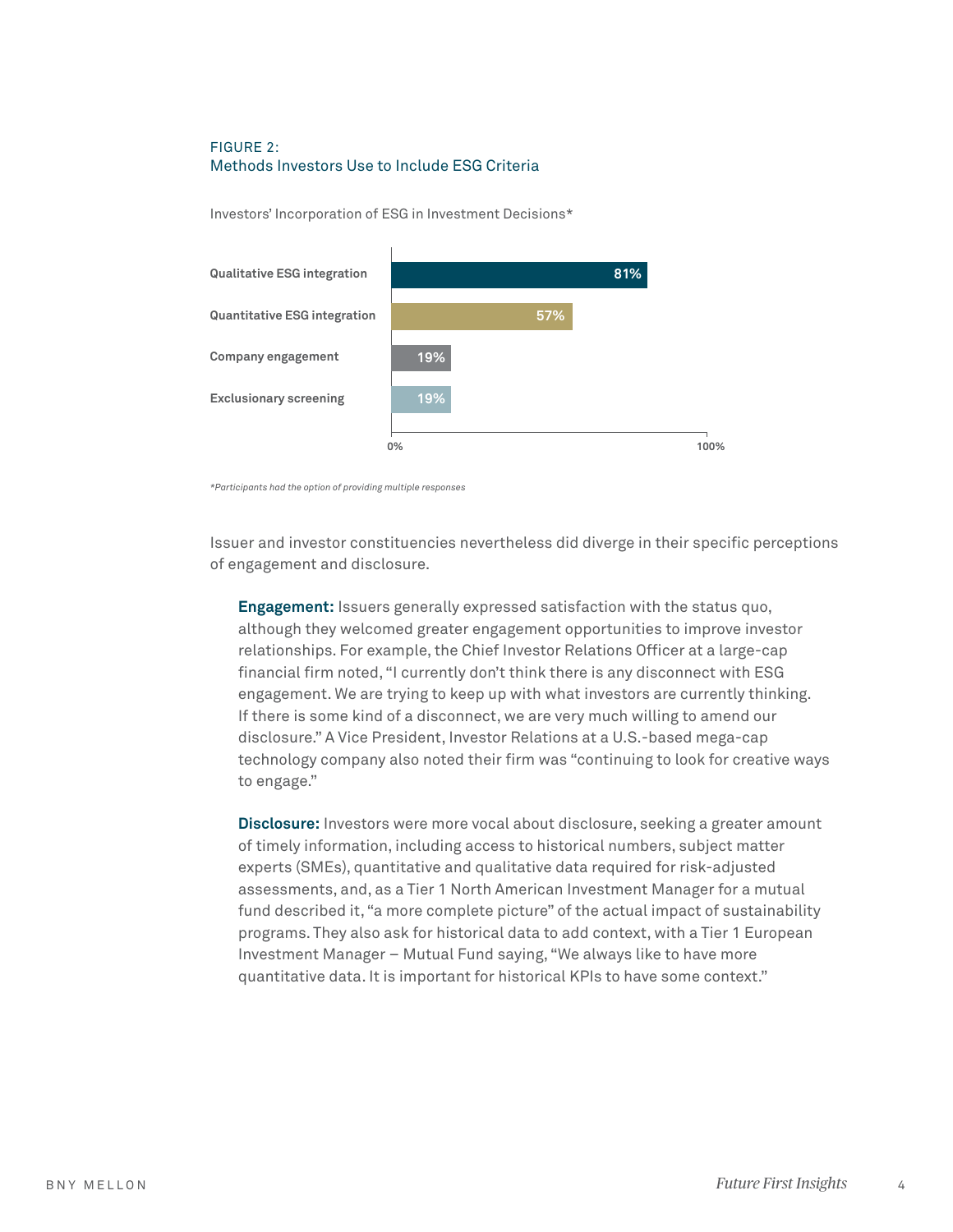### *Quantitative data is important because it allows us to more easily integrate the information into our scoring system. It is useful when companies set targets."* "

*— Tier 3 Asian Investment Manager – Mutual Fund*

In short, we found that investors are integrating ESG information into their decisionmaking process while issuers are trying to respond to their need for this information. For example, a Tier 2 North American Mutual Fund Investment Manager described the impact of ESG, saying: "We don't have any ESG-dedicated funds because our view is that would imply that other funds are not embracing ESG. The point is that we embrace ESG across the board."

Our study found that ESG as a topic for Investor Relations is evolving on multiple fronts. As a result, respondents expected engagement tactics to adapt to ESG's increasing role in future decision-making.

When we asked participants, "Looking at 2022 and beyond, how do you see ESG evolving as a part of the firm's investment process or company strategy?" we saw **52% of investors and 68% of issuers attributing increased importance to ESG factors in their decision-making**  (see Figure 3, "View of ESG Evolution in 2022 and Beyond").



#### FIGURE 3: View of ESG Evolution in 2022 and Beyond2

*\*Participants had the option of providing multiple responses*

<sup>2</sup> The questions asked of investors included open-ended text fields. Answers were then categorized and grouped for demonstration of results. This chart shows two questions: Of issuers we asked, "Looking at 2022 and beyond, how do you see ESG evolving as a part of your company strategy? How do you expect this to change your engagement and reporting?" Of investors we asked, "Looking at 2022 and beyond, how do you see ESG evolving as a part of your firm's investment process? How do you expect issuers to respond to these trends?"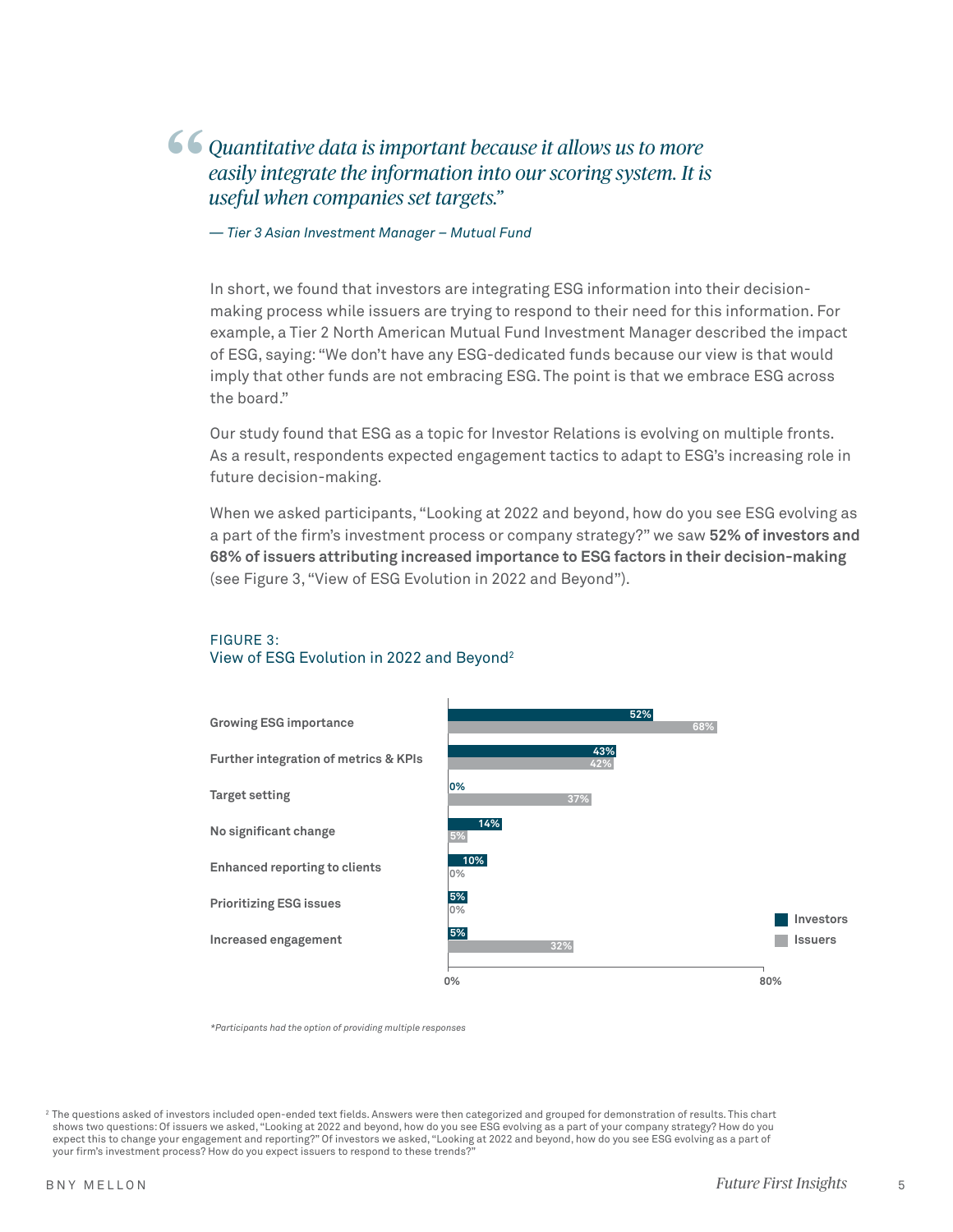Investors expressed a view of ESG as a helpful focal point for making risk-adjusted company assessments. They also stated that companies with poor ESG profiles face direct financial risks or other hazards, indicating their use of ESG information to find alpha (outperformance) as well as to mitigate risk. Unsurprisingly, several investors also remarked that it has been common to include ESG principles and factors in investment decisions for some time as an additional layer of information to enhance financial analysis. This approach is particularly relevant for funds with long-term investment horizons.

A Tier 3 North American Mutual Fund Investment Manager expressed a risk-oriented perspective, saying, "We've long believed that incorporating ESG factors into our investment process just gives us a better feel for the quality of management and their risk-management priorities and practices, which allows us to better price risk."

Meanwhile, a Tier 1 North American Mutual Fund Investment Manager took a longterm view, saying: "We focus on these areas… because we've determined that they are material to the financial stability of the company from a long-range perspective. All of our questions and inquiries are related to how these things impact value creation going forward."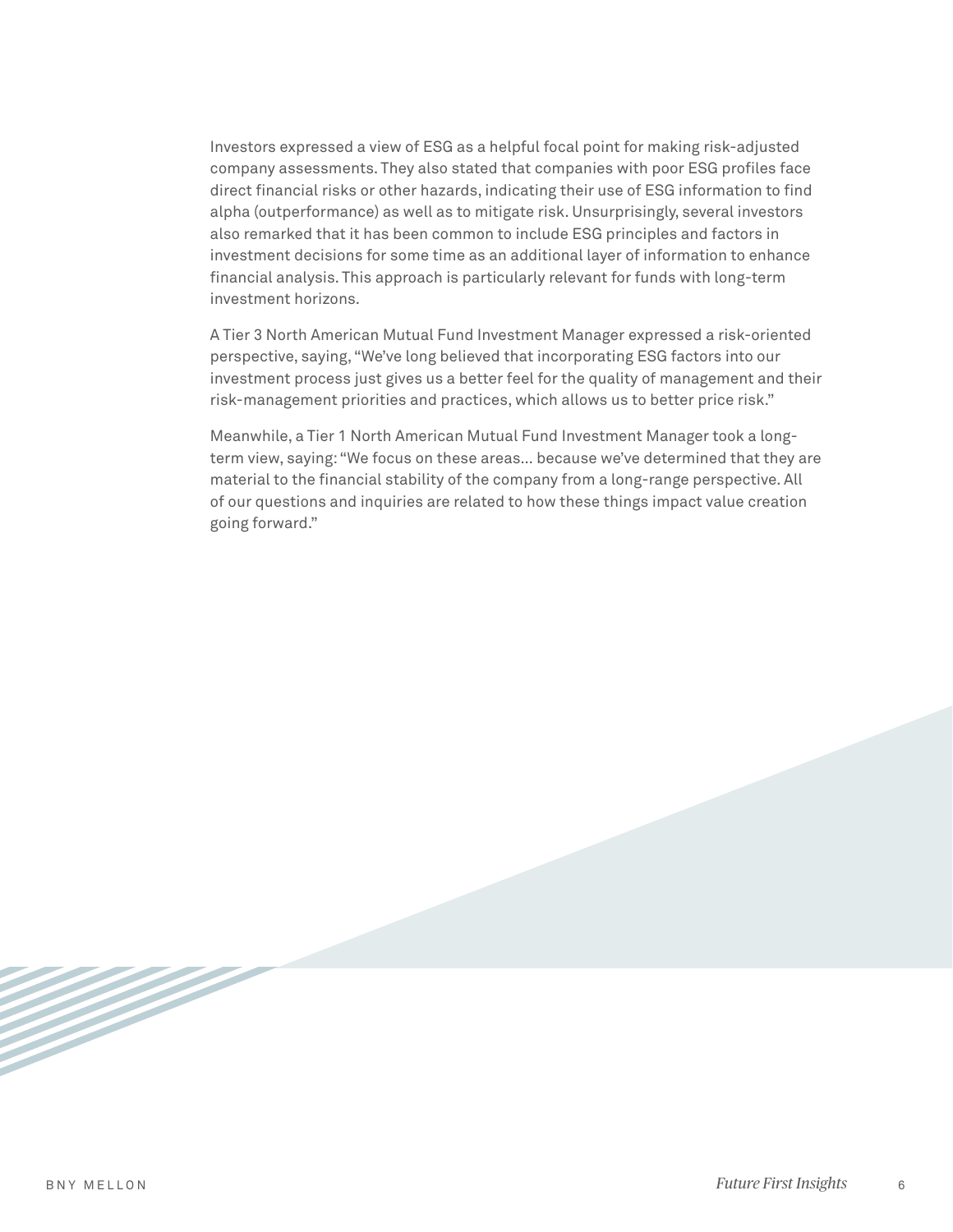## Creating the Conditions for Effective ESG Engagement

Strikingly, only 5% of investors expected increased engagement on ESG issues, compared to 32% of issuers (see Figure 3, "View of ESG Evolution in 2022 and Beyond," page 5). Those perspectives could reflect a natural asymmetry, with issuers more motivated to engage and interact with the investor community.

This asymmetry in expected future engagement paves the way for additional engagement disconnects that also emerged in our research (see Figure 4, "Disconnect in Current ESG Engagement"). These include:

- overall value of engagement
- quality of engagement
- use of engagement forums.

In addition, participants suggested several potential root causes for such disconnects.

#### FIGURE 4:

#### Disconnect in Current ESG Engagement<sup>3</sup>



*\*Participants had the option of providing multiple responses*

<sup>3</sup> The questions asked of investors included open-ended text fields. Answers were then categorized and grouped for demonstration of results. This chart shows two questions: Of issuers we asked, "Is there a disconnect between what you currently provide for ESG engagement and what investors are asking of you?" Of investors we asked, "What is lacking from most issuers' current ESG engagement practices that is critical to your investment process?"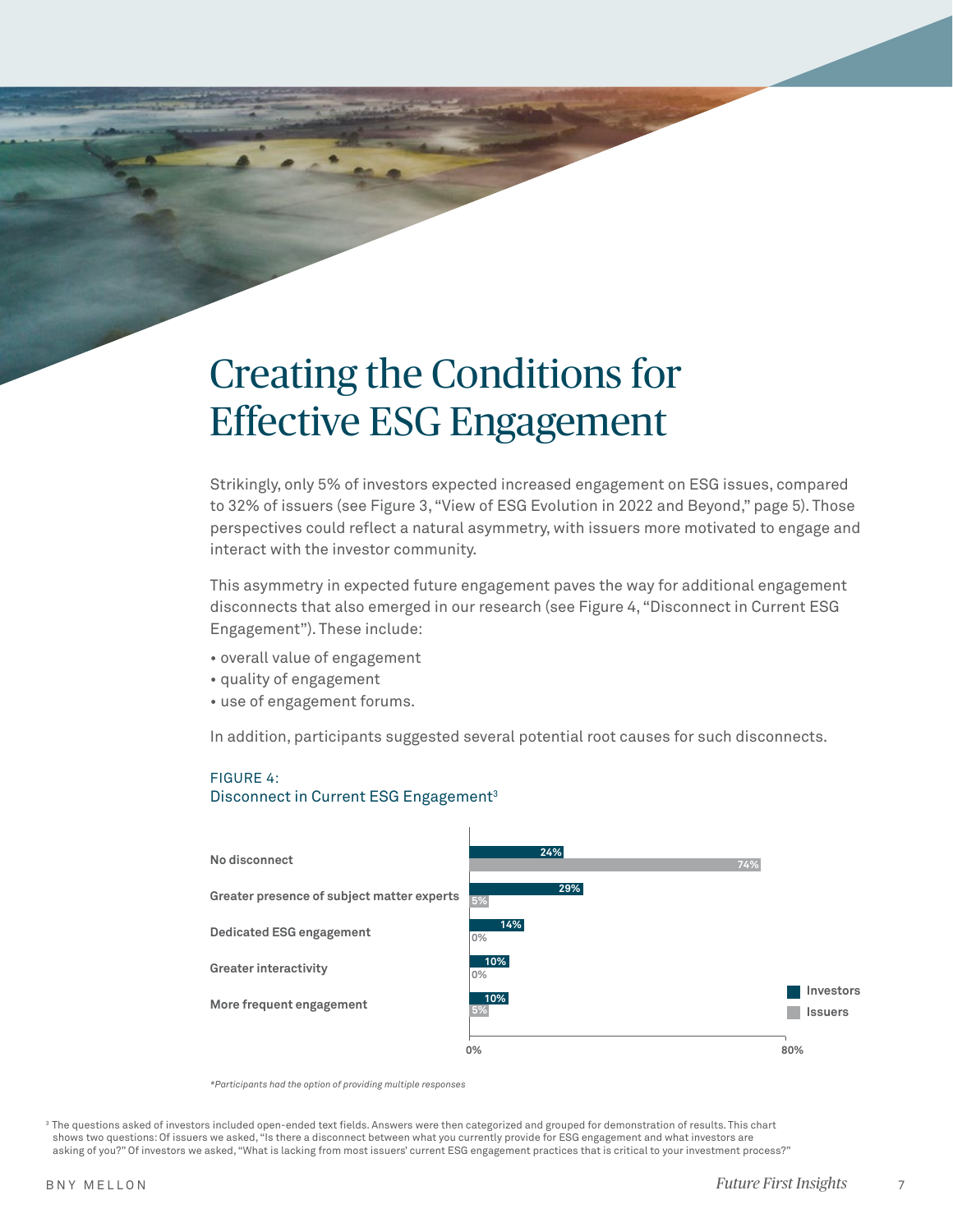#### **OVERALL VALUE OF ENGAGEMENT**

Investor demand only provides one piece of the puzzle. Engagement between investors and issuers is another key component. In investment speak, "Engagement" is a specific tool and part of an overall Stewardship strategy tool to drive further information on ESG data or impact corporate business strategy. However, investors can only utilize Engagement in that specific sense when they are already invested in an entity, not as an entry determinant. In this paper and in our discussions with investors and issuers in this survey, we used the term "engagement" as a descriptor of more informal discussions with companies (i.e., small "e") whereby corporates can also reach out and engage with investees both before and after an investment decision is made.

*Engagement can prove a powerful tool in encouraging greater transparency on ESG issues and ultimately many investors aim to deliver impact via successful engagement if it encourages issuers to change behavior on ESG topics."* "

*— Kristina Church, Head of Responsible Strategy, BNY Mellon Investment Management* 

Using our "small e" definition, **a minority, 19% of investors, said that company engagement impacts their decisions to include or exclude investments** (see Figure 1, "Investors' Incorporation of ESG in Investment Decisions," page 3). Indeed, investors we spoke to appeared to be looking more generally at company information disclosure, in conjunction with ESG engagement activities, as factors **influencing** their views rather than directly **determining** them.\*

**\* It should be noted that our survey is somewhat self-selecting toward issuers and investors who wanted to talk about their ESG engagement practices, resulting in a positively biased sample. Nonetheless, no one rated the importance of ESG information as a 1 or a 2 in this population of 40 participants.**

**Also of note is the dominance of U.S.-based investors in our survey. With regulation such as Sustainable Finance Disclosure Regulation (SFDR) mandating an ESG lens in the evaluation of portfolios, EU-based investors may be more likely to fully integrate ESG discussion and engagement holistically into their investment process.**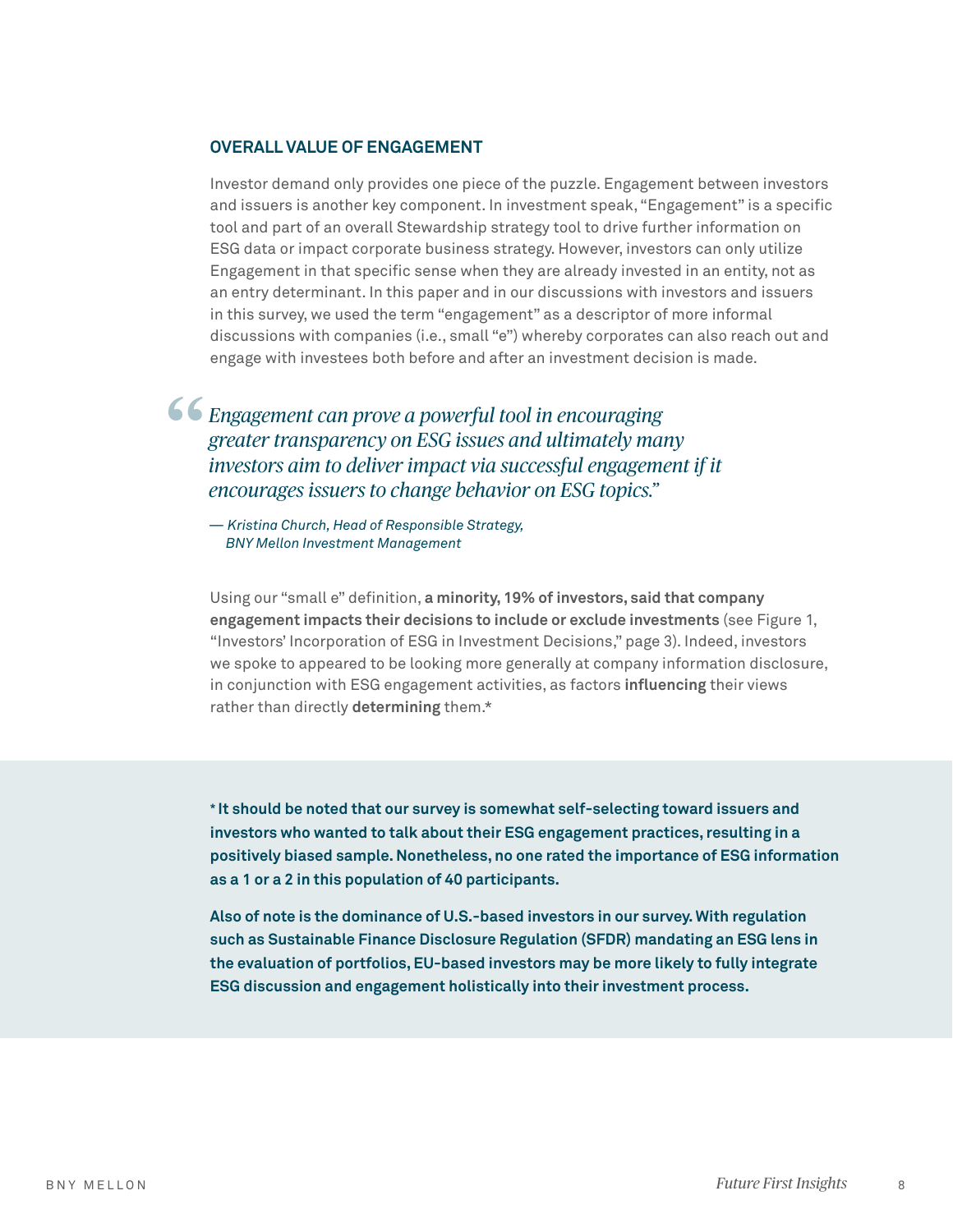In our survey, engagement and disclosure dovetail in driving investors' analysis of investments, according to a Tier 1 North American Mutual Fund Investment Manager, who described their role in stewardship as "to really directly engage with companies to get insights on how they are developing their ESG programs and what else they're doing either from a capital allocation standpoint or oversight and reporting standpoint."

#### **QUALITY OF ENGAGEMENT**

Yet, significant disconnects emerged around the quality of engagement. Nearly three-quarters of issuers (74%) said there was nothing significantly lacking, or no disconnect, in their current engagement practices with investors (see Figure 4, "Disconnect in Current ESG Engagement", page 7). Still, that proportion may not have fully taken account of their attitudes toward the outcome or results of the engagement. Flipping the ratio, **only a quarter of investors saw no disconnect.**

With close to a third of investors asking for more subject-matter experts (SMEs) at such meetings, perhaps the addition of such experts would increase the impact of engagement in general. This change could potentially increase the low utilization of ESG for making investment decisions. Formalized Engagement for greater ESG disclosure can also greatly enhance investors' decision-making capabilities.

We would nevertheless highlight that both issuers and investors gave positive ratings to ESG discussion quality, despite the minority's desire to include more SMEs (see Figure 5, "Rating the Quality of ESG Discussions"). No participant rated the quality of their engagement as a "1," the lowest level, and more than half of each group rated engagement at a "4" or "5."

#### FIGURE 5: Rating the Quality of ESG Discussions



*\*1= Poor, 5 = Excellent*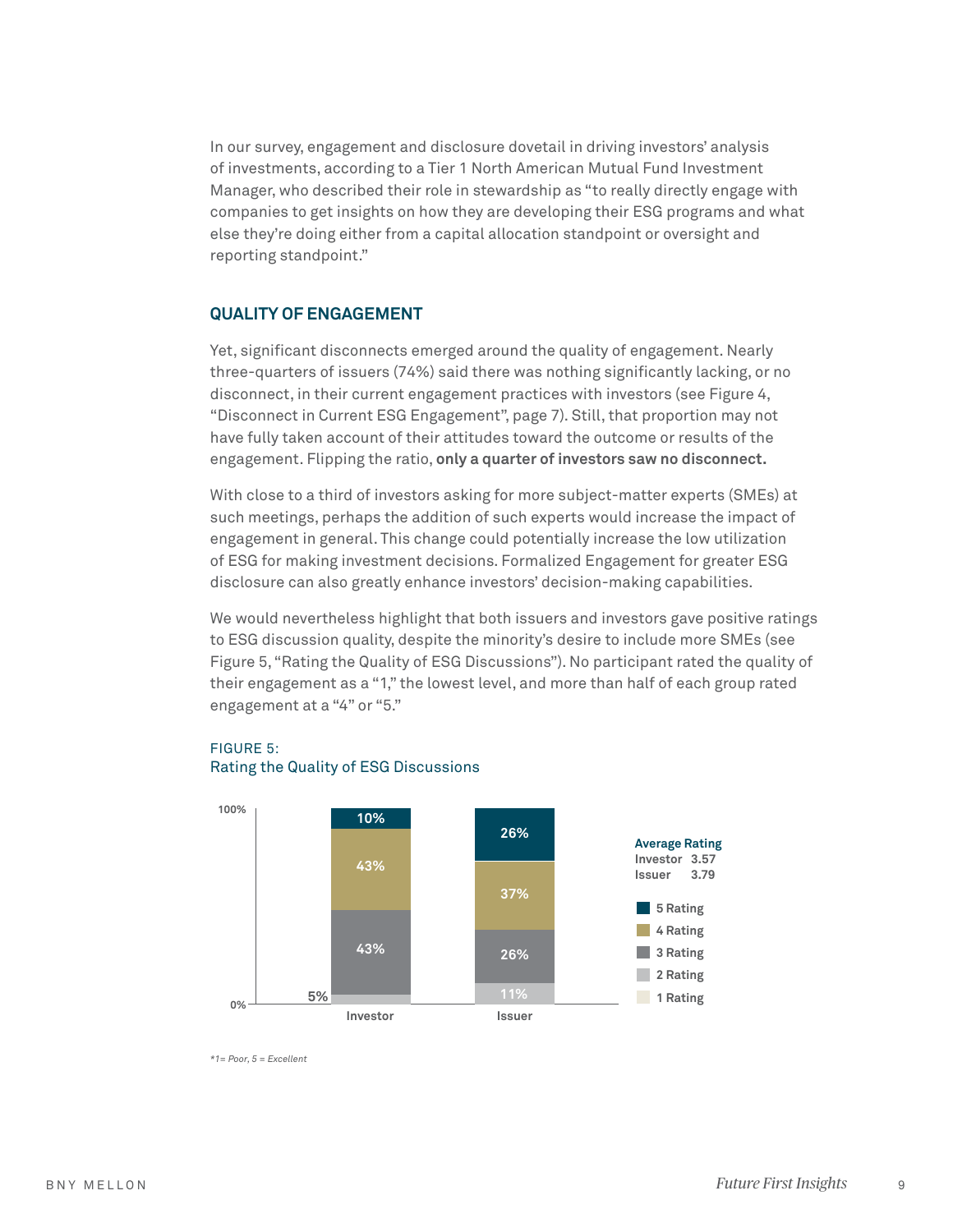Issuers are responding to investors' requests for engagement, according to a Vice President of Investor Relations at a U.S.-based small-cap energy company, who noted: "In terms of engagement, if anyone is asking for a call, I definitely set that up. So, if investors are asking for it, we do provide it, but I don't think there's anything investors are asking for that we aren't providing on the ESG side."

A Senior Director of Investor Relations at a U.S.-based large-cap consumer services company revealed: "On the IR front, ESG has not been at the forefront… In terms of investor presentations at conferences or materials or decks, ESG has not been a part of our materials."

At the same time, the Head of Investor Relations at an EU-based mega-cap financial firm perceived alignment between issuers and investors when seeking and supplying information. That observer said some large investors have always focused on ESG, while others will gain pace, and "as they understand and realize how important this is a little bit more, they will proactively ask for more."

#### **ENGAGEMENT FORUMS**

When looking at engagement forums, both investors and issuers held a favorable view of dedicated ESG meetings and roadshows, as well as ESG webinars (see Figure 6, "Rating Various ESG Engagement Forums"). We see this continuing in areas where there is need at least until ESG disclosure is more uniform and the financial implications of key ESG topics are more widely appreciated. They welcomed how these forums allow for an in-depth examination and analysis of specific topics. Concerning engagement, meanwhile, some also commented that these forums add the most value when they are interactive and focused on material information.



#### FIGURE 6: Rating Various ESG Engagement Forums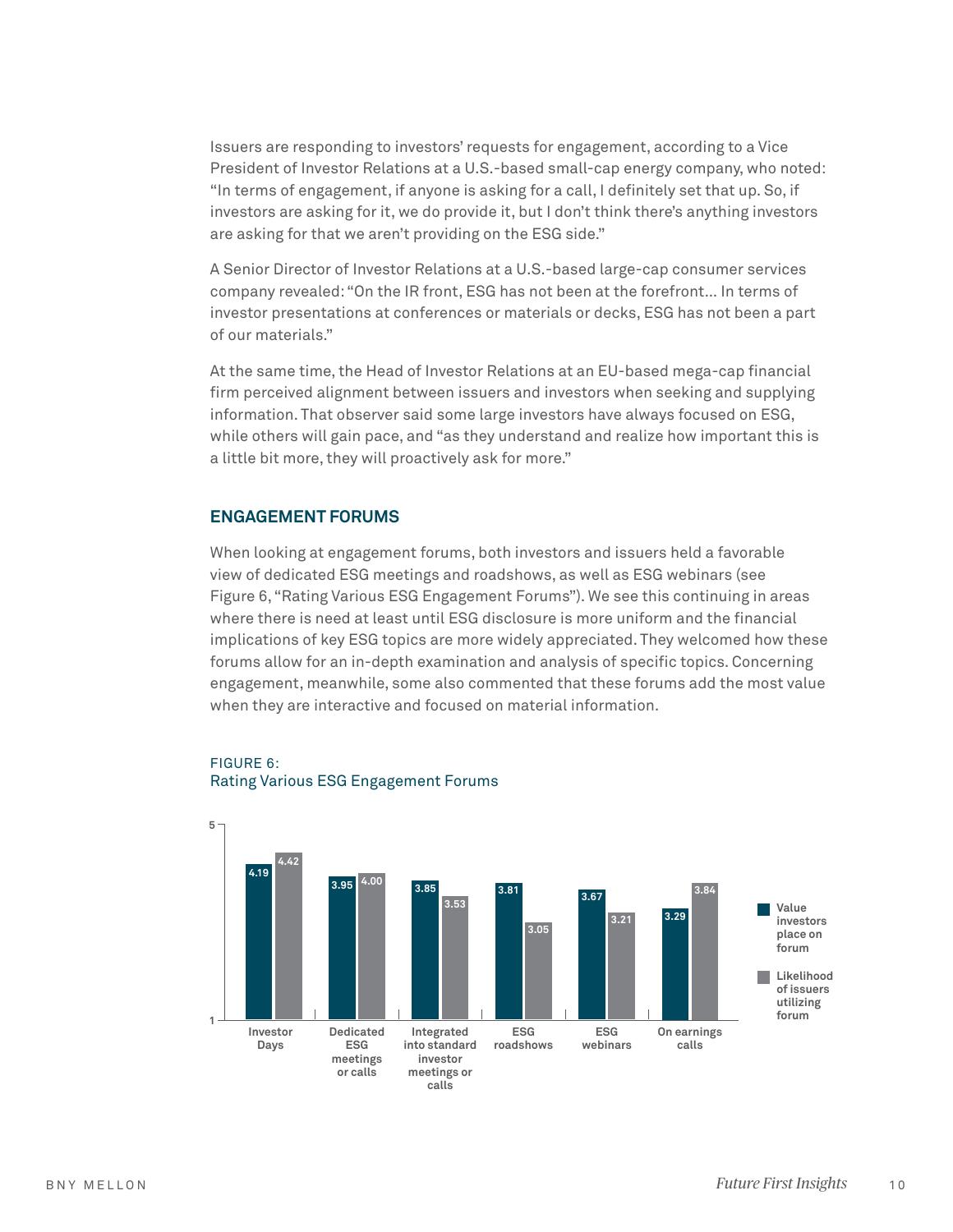A Tier 1 North American Mutual Fund Manager observed that "I find ESG engagement to be more valuable when it is a more specialized forum rather than combining it with normal discussions. If I'm doing a regular roadshow of the company with a small group meeting of 6 investors and [I] am the only one who cares about ESG, you can't talk about it. There's not enough time, so if other people don't care, so it will go off-topic immediately."

A Tier 2 North American Investment Manager expressed some skepticism about paying lip service to ESG priorities: "I have found that on a lot of earnings calls, the ESG topic will be either part of the CEO's opening statements so that the CEO can check the box or will be in the closing remarks before the call heads over to Q&A. When I hear that, I just view that as the CEO checking the ESG box. It's not a substantive discussion. That's why on earnings calls, it's good to mention ESG, but I don't know if I get a ton of value out of it like a dedicated ESG meeting or during an Analyst Day. It depends on the company."

The broad topic of ESG on earnings calls can become diffused. A Tier 1 North American Investment Manager rated "the value of discussing ESG on earnings calls a '3' not because ESG is not important, but because there are so many different things that would be discussed on that call, so it might be lost in the overall noise."

On a related note, a Vice President, Investor Relations, at a U.S.-based large-cap consumer goods company said: "We did technically have an ESG specific kind of marketing event, but I'm not sure they are as impactful. We're still trying to kind of figure out the best way to have these dialogues."

In addition, a Vice President, Investor Relations at a U.S.-based mega-cap consumer goods firm described how Investor Days and other forums might evolve: "When we think about Investor Days that we've done in the past, we really don't touch on ESG. Perhaps the CEO might make some overarching comments about it, but we have not incorporated that into earnings calls or Investor Days or presentations we do at conferences to date."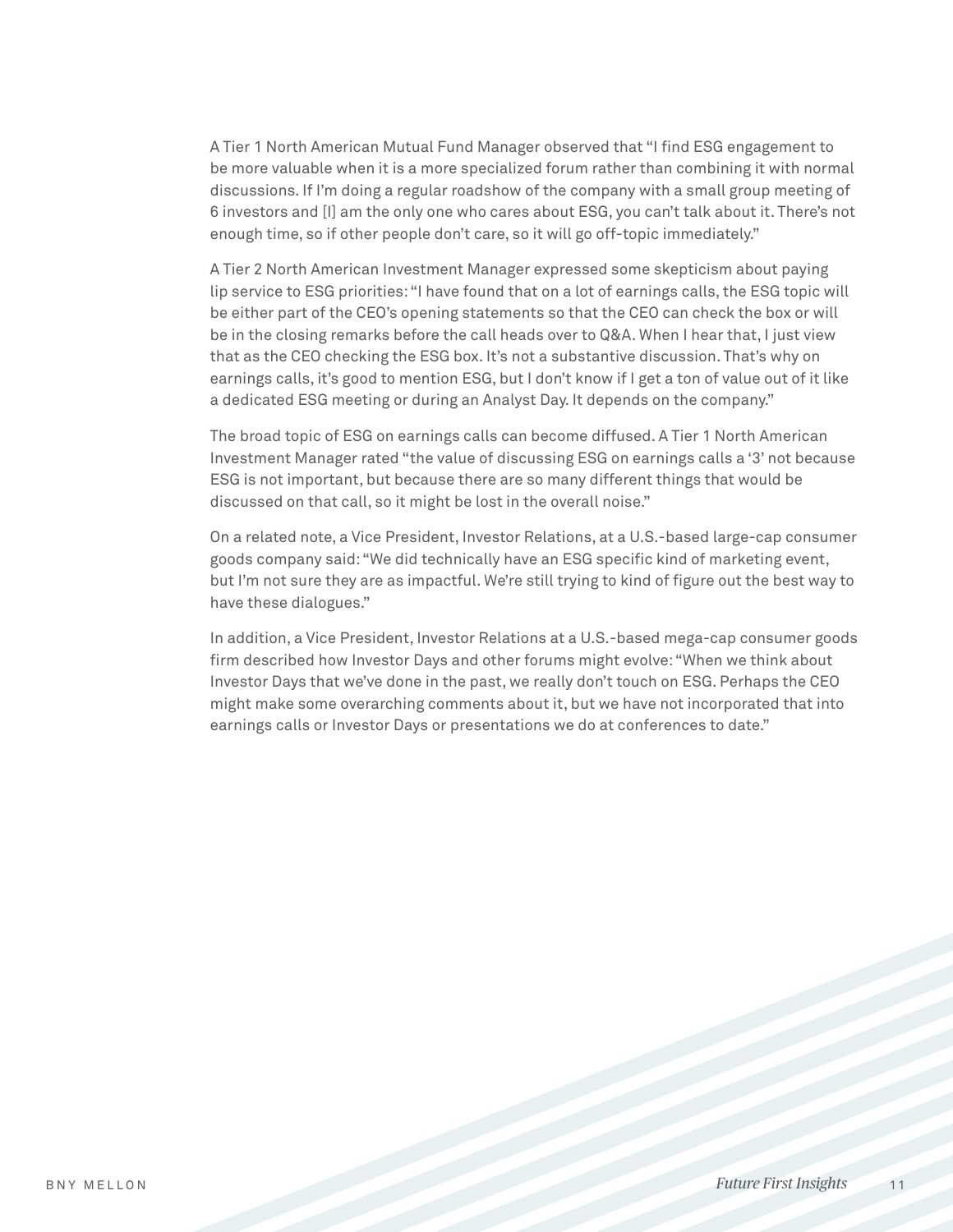#### **POTENTIAL CAUSES OF ENGAGEMENT DISCONNECTS**

While our population was too small to derive statistical comparisons between issuers and investors, their anecdotal insights suggested that engagement experience differences might vary by issuers' industry or market cap. In addition, we surfaced some potential gaps between the views of U.S. and non-U.S.-based issuers. For example, our specific sample found that U.S. issuers were less likely to have incorporated ESG topics into their Investor Days or to hold dedicated events.

#### WHAT TO DISCLOSE & WHEN TO DISCUSS IT

Investors saw a trend for companies moving from telling investors **what** they are doing to offering disclosure of the **impact** of their efforts.

Annual reports should be focused on key topics, brief and data-driven.

Investors sought **substance and data** behind the goals that management can articulate with **intentionality**.

Investors noted that disclosures to date have been **qualitative**, while, in parallel, issuers are trying to identify more **quantitative** KPIs. However, gathering all the data remains challenging. In addition, historical reporting is difficult since many issuers have only been reporting this information for the past few years. It is only now that they are starting to track and establish a baseline for future reports.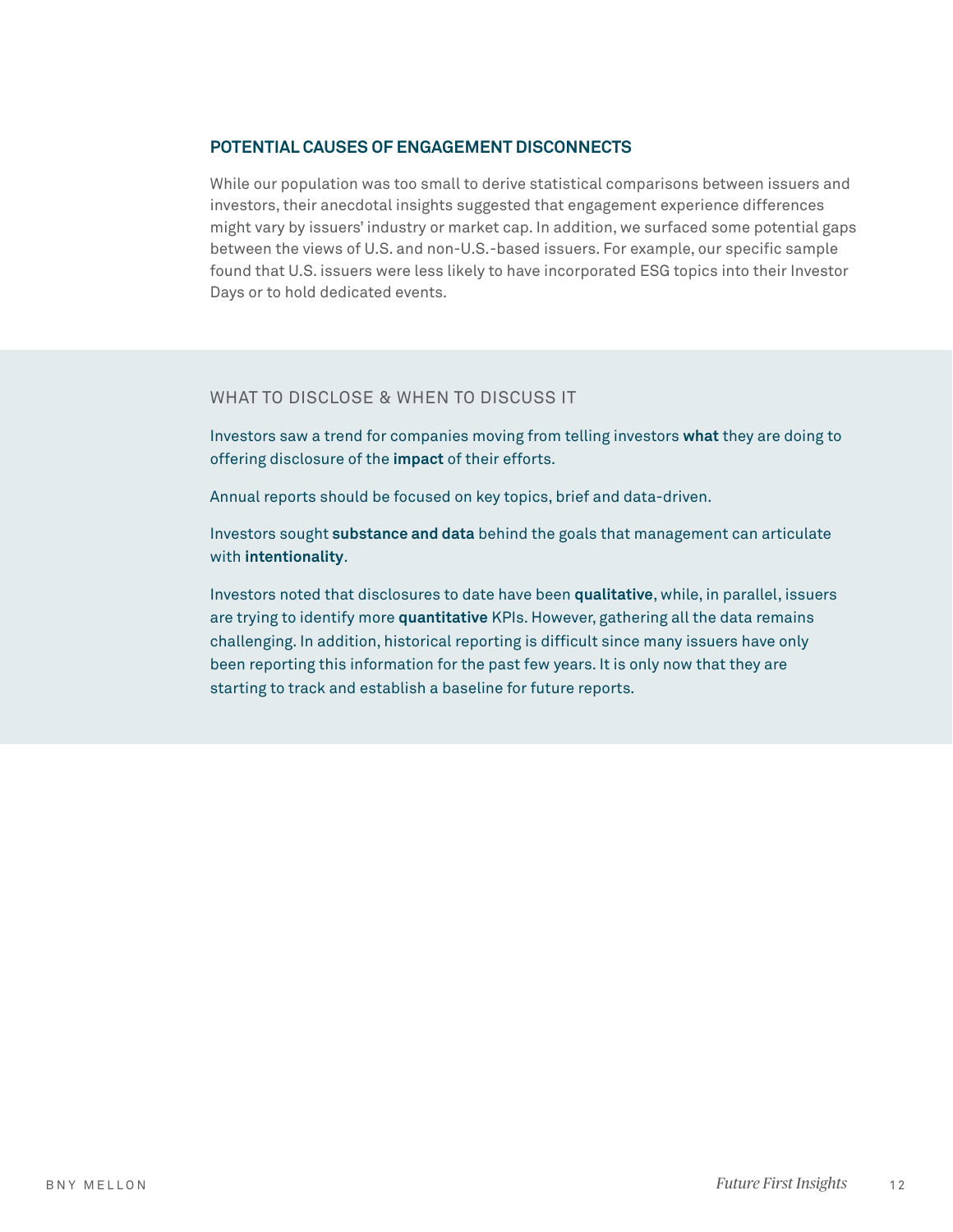

### ESG Disclosure — Desires and Disconnects

At present, quantitative reporting, including science-based targets and industry-standard metrics and KPIs, matter to both issuers and investors. Moreover, both groups said they perceive value in historical information rather than just a snapshot of a single point in time so that they can analyze any rate of change. For example, the Head of Sustainable Investing at a Tier 1 North American Investment Manager stated, "It's important to have the annual and the historical information so that we can actually analyze the data as opposed to looking at a single point in time and trying to reach any kind of conclusion. We strongly believe that the analysis of change, rate of change and reasons for change are as important or possibly more important than the absolute numbers at any point in time for a pretty wide range of issues."

A Portfolio Manager at a Tier 1 North America Investment Manager further explained, "The historical data going back is important because so few companies have more than a couple of years. We want to see that consistency and companies that have cared about this for more than the last two years."

However, a Tier 3 Asia-Pacific Investment Manager expressed a contradictory view that "historical KPIs are not related to the future trajectory. Whilst it's important to consider what progress has been made in the past, you're also interested in the future for the company. We invest on the basis of the long term, not on the past."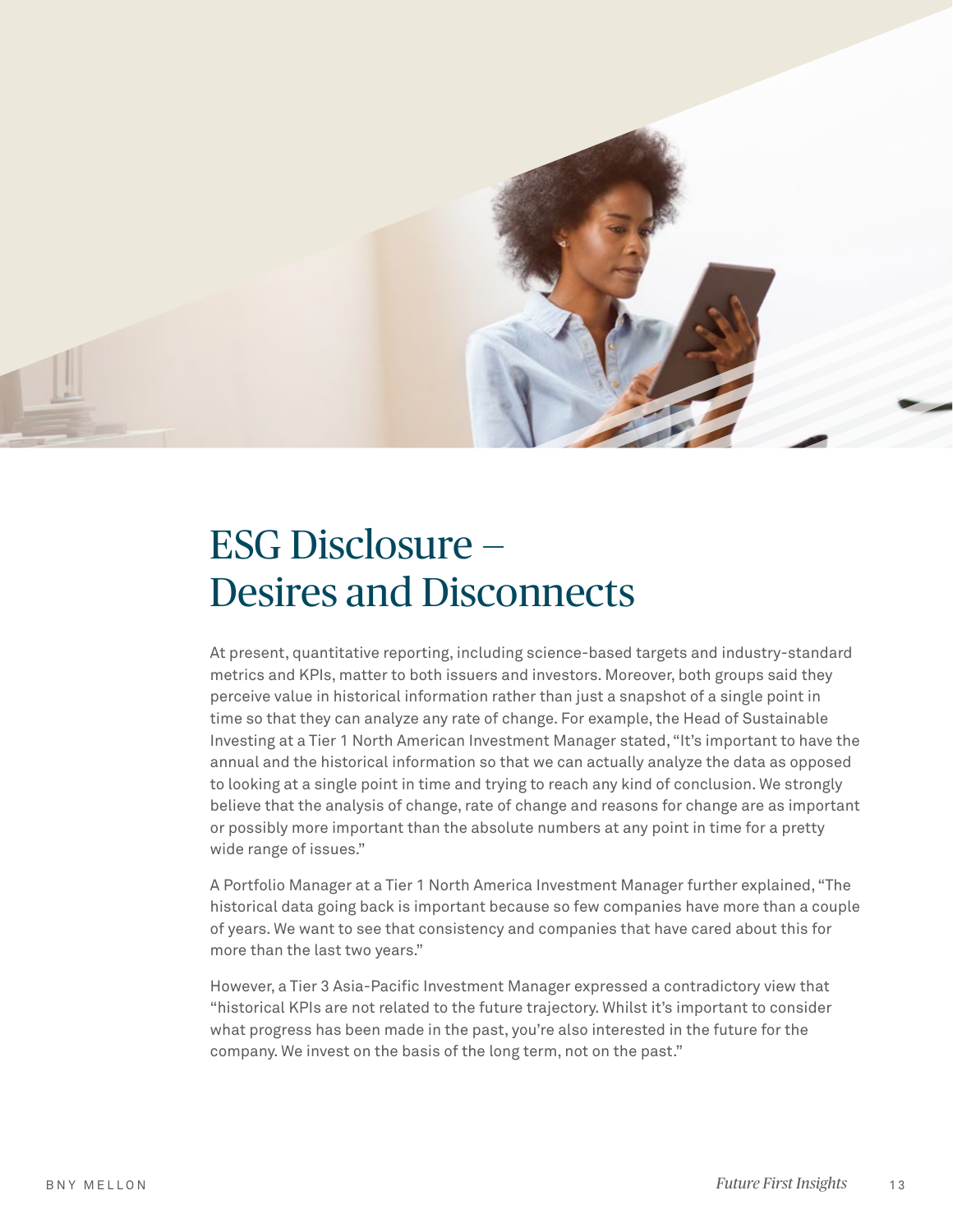Issuers we surveyed integrate their ESG disclosures into their IR materials at a very high rate, with 84% including this information into either IR presentations or an ESG presentation that specifically tells their investment case and equity story (see Figure 7, "Inclusion of ESG in Investment Case").



#### FIGURE 7: Inclusion of ESG in Investment Case\*

We see that this disclosure is both valued and further vetted by investors. As a Tier 1 North American Investment Manager explained: "Every single name that is vetted and initiated on must have its own ESG scores as defined by our internal analysts. That's also been complemented with third-party data."

In support of thorough verification, a Tier 1 North American Investment Manager asserted: "We look at company disclosures and directly cross-verify that the third-party data does not miss anything. We also look at ESG-specialist content."

#### FIGURE 8:

#### Investors' Key Sources of ESG Information\*



*\*Participants had the option of providing multiple responses*

*<sup>\*</sup>Participants had the option of providing multiple responses*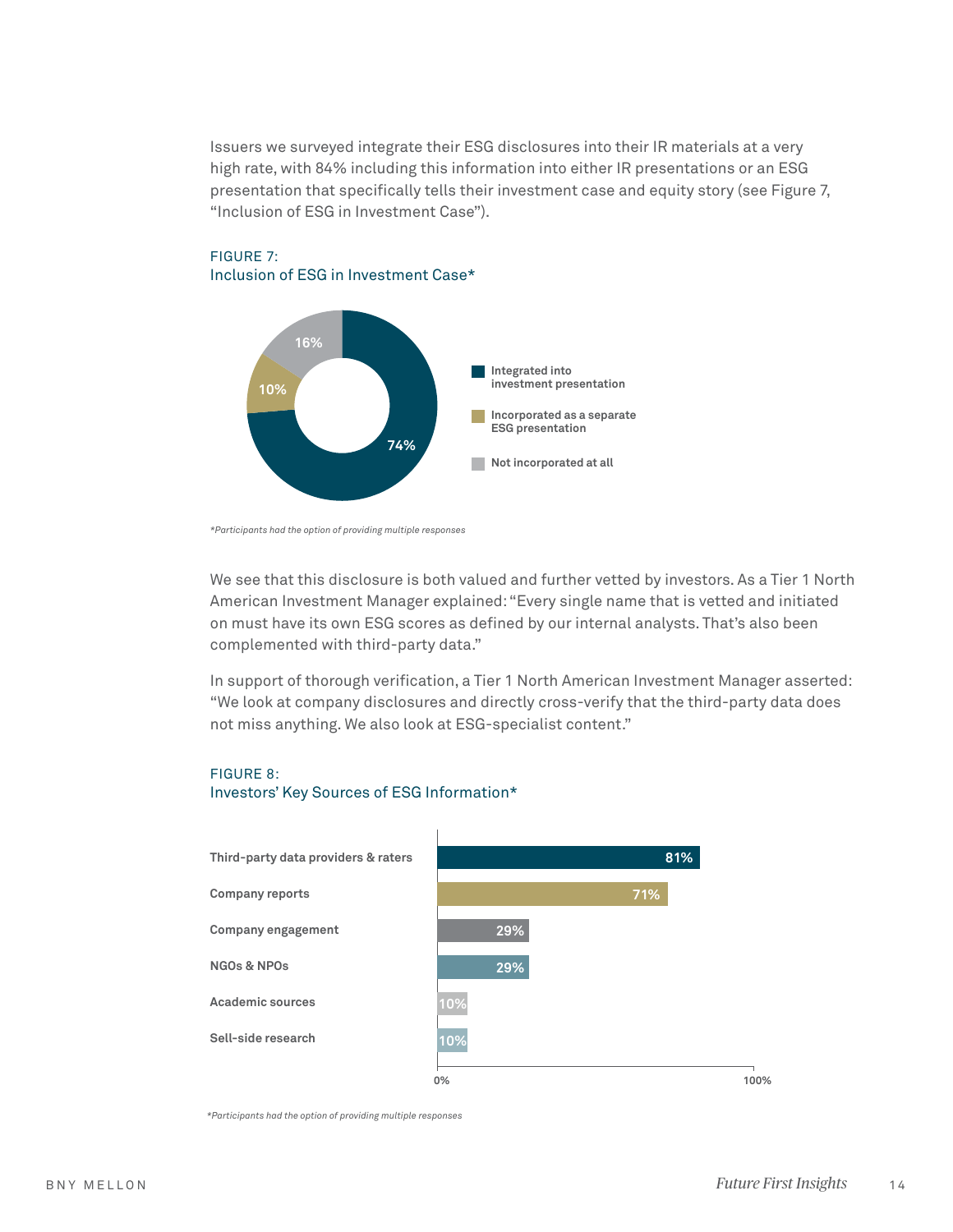Surveyed investors said they ranked third-party data at about the same utility as company data. A full 81% of investors described third-party data providers and raters as a critical source of information. However, while 71% specifically cited company reports as valuable input, a large number of the participants also commented within the interviews conducted for this survey that they use information from any company source.

As issuers and investors continue to define how they will use this information, a Vice President of Investor Relations at a U.S.-based large-cap consumer goods company foresaw a shift from simply reporting activities to describing their impact: "I think it's going to increasingly shift from 'tell me what you're doing' to 'tell us the impact those things are having'. That's an area, too, where I think we've just got to up our game a little bit to be able to better measure some of the KPIs."

#### **DISCLOSURE DISCONNECTS**

While issuers have strongly adopted the inclusion of ESG information in the equity story, two-thirds of issuers also identified some form of disconnect in their disclosure relative to what investors expect. Here, we asked two questions: of investors, we asked, "What is lacking from most issuers' current ESG disclosures that is critical to your investment process?" and of issuers, we asked, "Is there a disconnect between what you currently disclose for ESG and what investors are asking of you?"

Juxtaposing their responses (see Figure 9, "Disconnect in ESG Disclosure") helps to highlight where the disconnect lies.4 Unlike issuers, investors perceived disconnects in standardization of reporting and timeliness of updates. However, both groups reported similar disconnects in improved disclosure and financial materiality.

#### FIGURE 9: Disconnects in ESG Disclosure\*



*\*Participants had the option of providing multiple responses*

<sup>4</sup> The questions asked of investors included open-ended text fields. Answers were then categorized and grouped for demonstration of results.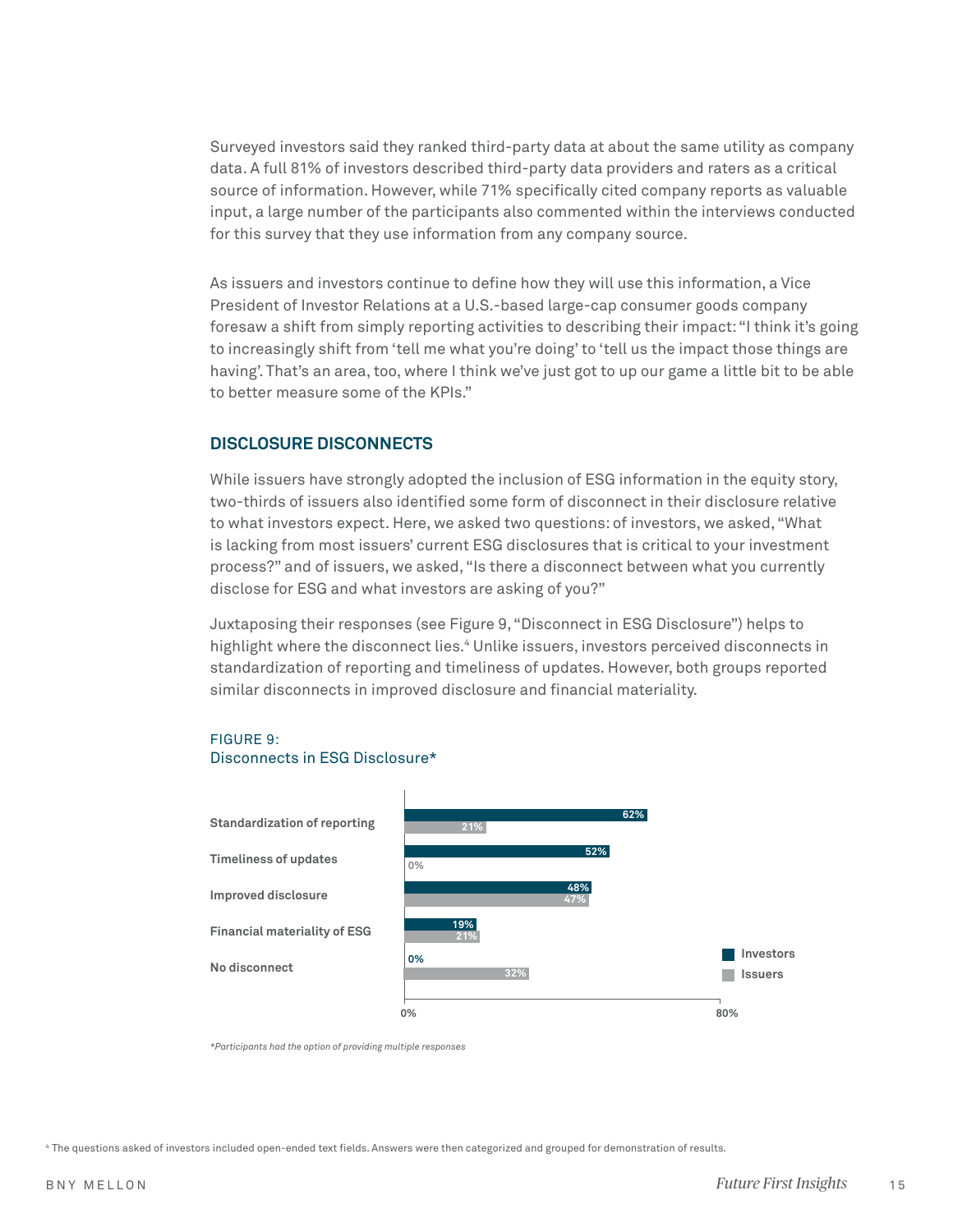The views expressed could suggest that issuers are not fully able to meet investor demand for more extensive standardization, particularly in jurisdictions without such external standards. This, in turn, highlights potential areas for improving the voluntary quality of their investor communications.

Annual reporting was seen as the most valuable source of information, with the longer timing cadence allowing for deeper information exchange. With some specific caveats noted in our discussions with investors, some shared an opinion that the value of including ESG information on quarterly calls is mixed, because these calls can be driven by shortterm, results-oriented conversations and are time-constrained. In contrast, they said that ESG topics involve longer time horizons and are therefore more suited to annual disclosures.

Moreover, 62% of investors rated the inclusion of ESG information in earnings calls as a "2" or a "3". They added that while they appreciate specialized forums to discuss this topic, that they want the earnings call to focus on financials, that they want to ask specific ESG questions or that they do not participate in earnings calls.

As a Tier 1 European Investment Manager noted, "The idea that we produce things on a quarterly basis is nonsense. There are things that are worth mentioning – like, for example, the impact you are having. That would require a more frequent update. But on the numbers side, as in I don't want CO2s quarterly, I want it annually."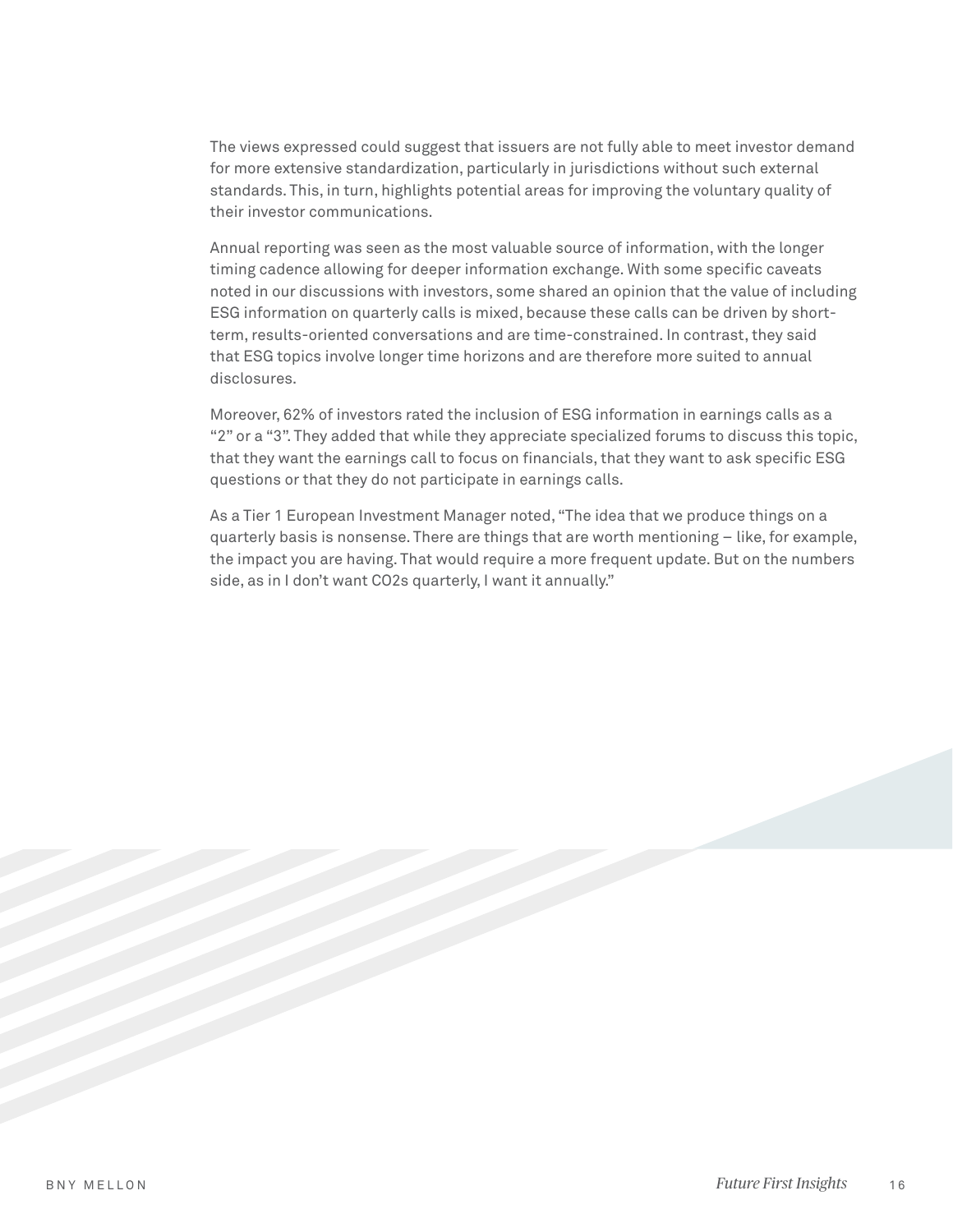

### Actionable Insights for Issuers

Despite differences in perception, **our findings suggest that investors and issuers share the same end goal: productive, informative ESG engagement. Those objectives unite both engagement and disclosure as critical elements.**

#### SIX STARTING POINTS FOR ISSUERS

- Provide increased quantitative data and standardized metrics for comparability.
- Set targets to promote accountability.
- Focus on recent KPIs in quarterly reporting.
- Use longer meetings for more in-depth presentations.
- Tie in and relate ESG to the investment case.
- Emphasize all ESG outcomes (not just environmental) in discussion of goals and progress.

Investors asked for science-based targets and specific KPIs to satisfy their disclosure needs, calling out a need for quantitative data and metrics in issuer disclosures. Standardization was a key challenge and related back to the call for improved metrics. Investors' ability to track and integrate comparable information in their models was a common need.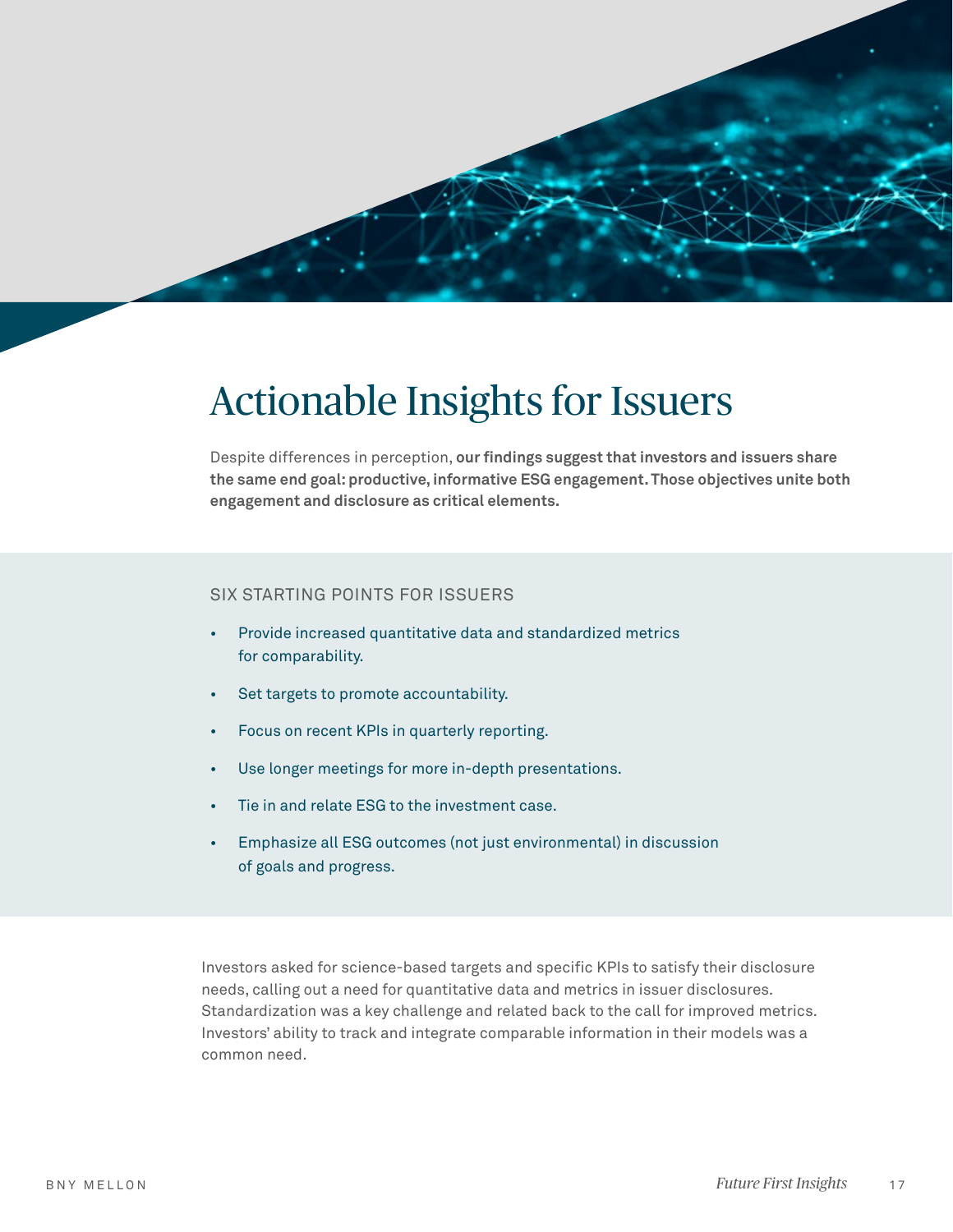

#### FIGURE 10: Rating Various Elements of ESG Reporting and Disclosure Practices

A Tier 1 North American Mutual Fund Manager highlighted the standardization of disclosures, noting: "A standardization of disclosures is important. We rely a lot on the third-party vendors, MSCI and Sustainalytics. They may provide comparable information for different companies. If some companies started reporting SASB [indicators] more regularly, then there would be a set of metrics that they consistently report on, so it becomes easier for us to compare performance over time or compare performance between companies."

Investors further observed that the foremost topics of interest in ESG categories tend to wax and wane with public consciousness. While we noted that trends in the subject of questions asked in engagement meetings follow the news cycle, investors did not see those meetings in and of themselves as critical determinants of valuation. For instance, a Vice President Investor Relations of a mega-cap technology company said: "They go with the trends. So last year, because of everything that was happening with Black Lives Matter, everything that was happening with COVID, a lot of the focus was on what are we doing for our people as we brought everyone home." It may be that the discussions raised in the meetings are a reflection, rather than a driver, of current concerns. If so, the engagement itself might be the dominant factor.

One way to address this changing topical focus from investors is to continue to concentrate on what is material, and on outcomes that the company can impact.

As one Tier 1 North American Mutual Fund Manager noted: "There's a lot of data in sustainability reports that we don't really care about. Making that clear connection back to the business strategy is important. That is anything that you're focusing on from an ESG perspective in terms of why you are focusing on it, what's the business driver, and is it an opportunity or a risk mitigant. To the extent they can share financial implications, we would like to know how that translates to business strategy, impact earnings, affect margins, et cetera."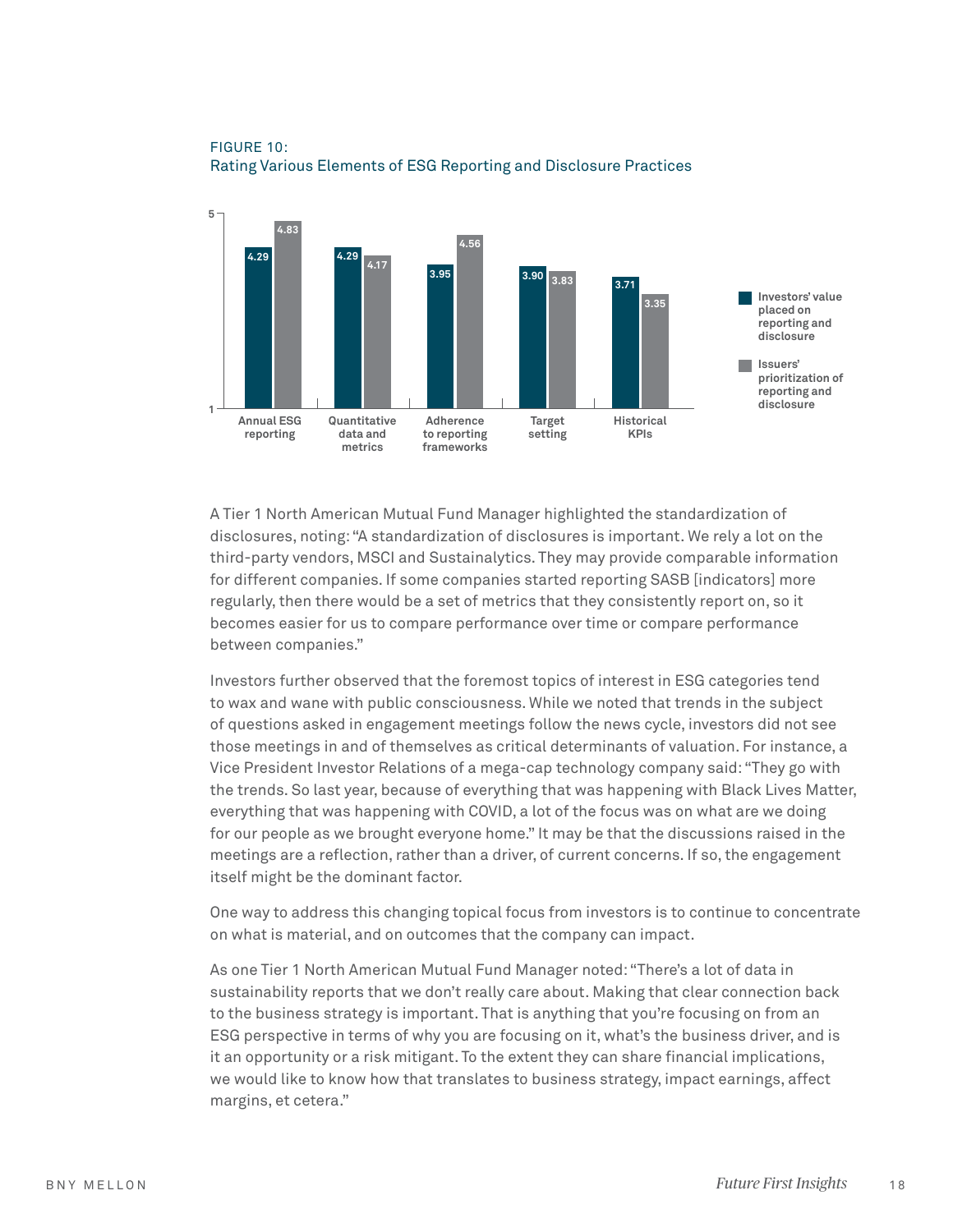"The separate stuff, which is equally important for other stakeholders, is more about sort of philanthropic efforts, community development and things like that should be pulled out into a separate report that isn't necessarily for investors. This is where they can be showcasing what they want to showcase. Investors need it to be more targeted. It should be brief but focused on materiality."

#### FIGURE 11: Commonly Asked Questions by Investors\*



*\*Participants had the option of providing multiple responses*

Finally, at least in the public view, there has been a greater emphasis on the environmental side of the widely encompassing ESG field, perhaps more so in Europe than the U.S., according to one commenter. Our findings serve as a reminder that social and governance issues should command equivalent weight where those issues are material to the company, and can comprise a panoply of subtopics. For example, investors identified questions about diversity and inclusion as their top-most area of focus. If issuers and investors wish to exchange comprehensive views across the vast territory of ESG, they must delve into all corners of the subtopics.

As noted by a Tier 1 North American Mutual Fund, "My issue with Europe is I feel like they place too much emphasis on the E (in ESG). They have sustainability targets. Some of them are starting to develop more social targets like for diversity/minority hires and those sorts of things, but those targets seem to be a little bit softer. The discussion on governance is not as robust as I would have expected it to be given that the G is really what governs E and S. Europe tends to over-index a little bit to E with less support on S and G. I think that there's a really big focus, particularly out of Europe, on being green as opposed to being sustainable. I personally define those two terms differently. We would like to see more focus on just good corporate stewardship overall versus just the environment."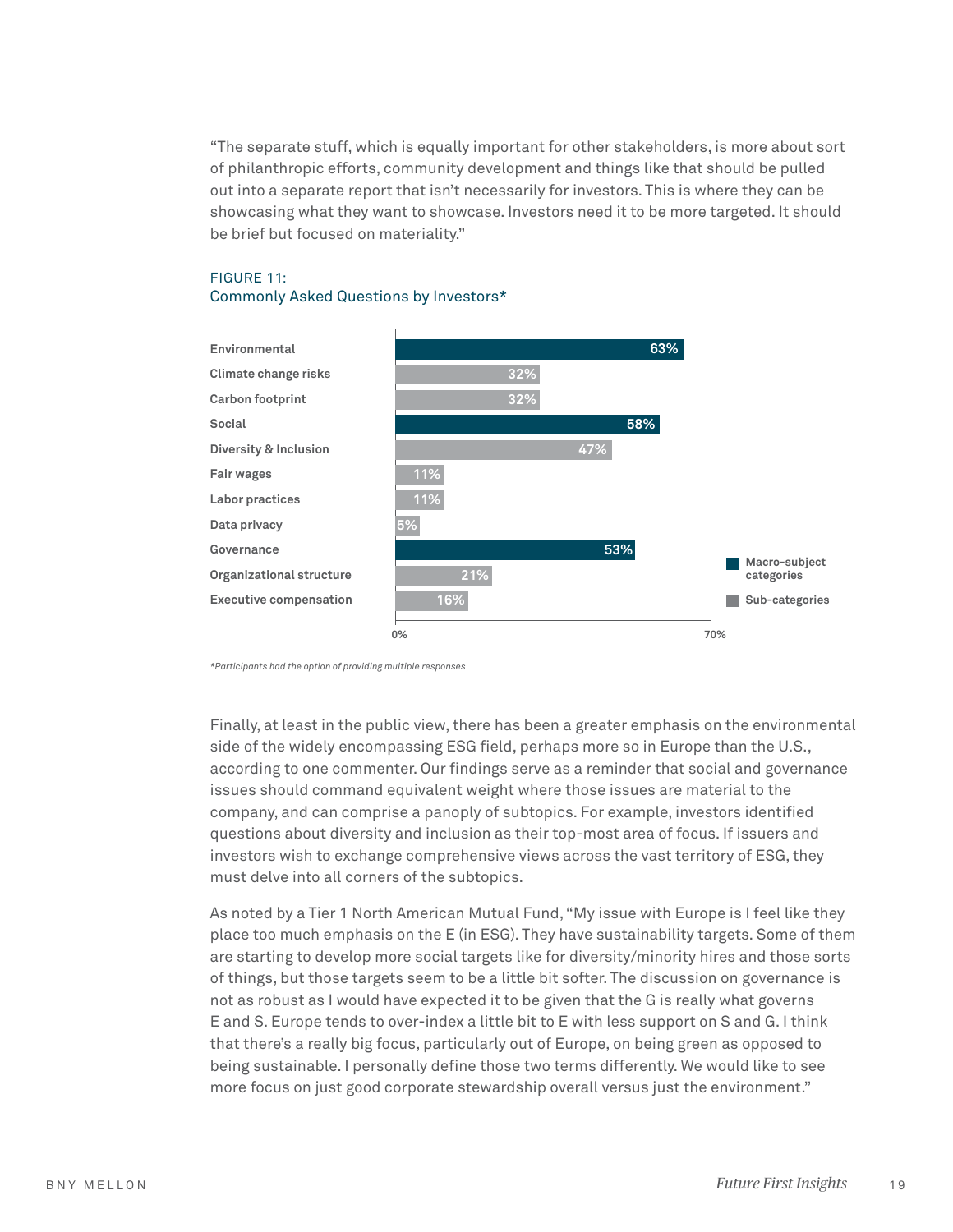### Conclusion

Our survey led us to important considerations for issuers and insights to incorporate into ESG engagement meetings for the future:

- 1. Investors and issuers both told us that ESG is and will remain important to them.
- 2. Investors were clear that KPIs and statistics that are relevant and material to the business are important, as are historical figures.
- 3. We learned that material disclosures are used more in valuation than in ESG-specific meetings.
- 4. Investors furthermore focused on the idea that discussions of goals and the progress toward them should emphasize outcomes and not only inputs.

For issuers, including a discussion of ESG in both quarterly and annual meetings or special events was welcome, provided it fits the format and advances investor understanding with meaningful data. Investors continue to refine their ESG information needs, and issuers continue to publish more specific information. In tandem, a consensus with issuers must emerge to ease information exchange, make data more usable, enable longer-term comparisons and, ultimately, promote change.

*BNY Mellon's Issuer Services group can help close the gap on some of these disconnects by working with our issuer clients to advise them on ESG best practices and to understand the growing demands from their investors, especially where we can take an integrated lens approach combined with best practices from our own investment management teams and and research, to highlight the general trends in interactions between issuers and investors.*

#### **CONTACTS**

**Karen Bodner** BNY Mellon Head, Global Investor Relations Advisory (GIRA)

**Laura Riley** BNY Mellon Principal, Market Connect and Investor Solutions

#### **gira\_team@bnymellon.com**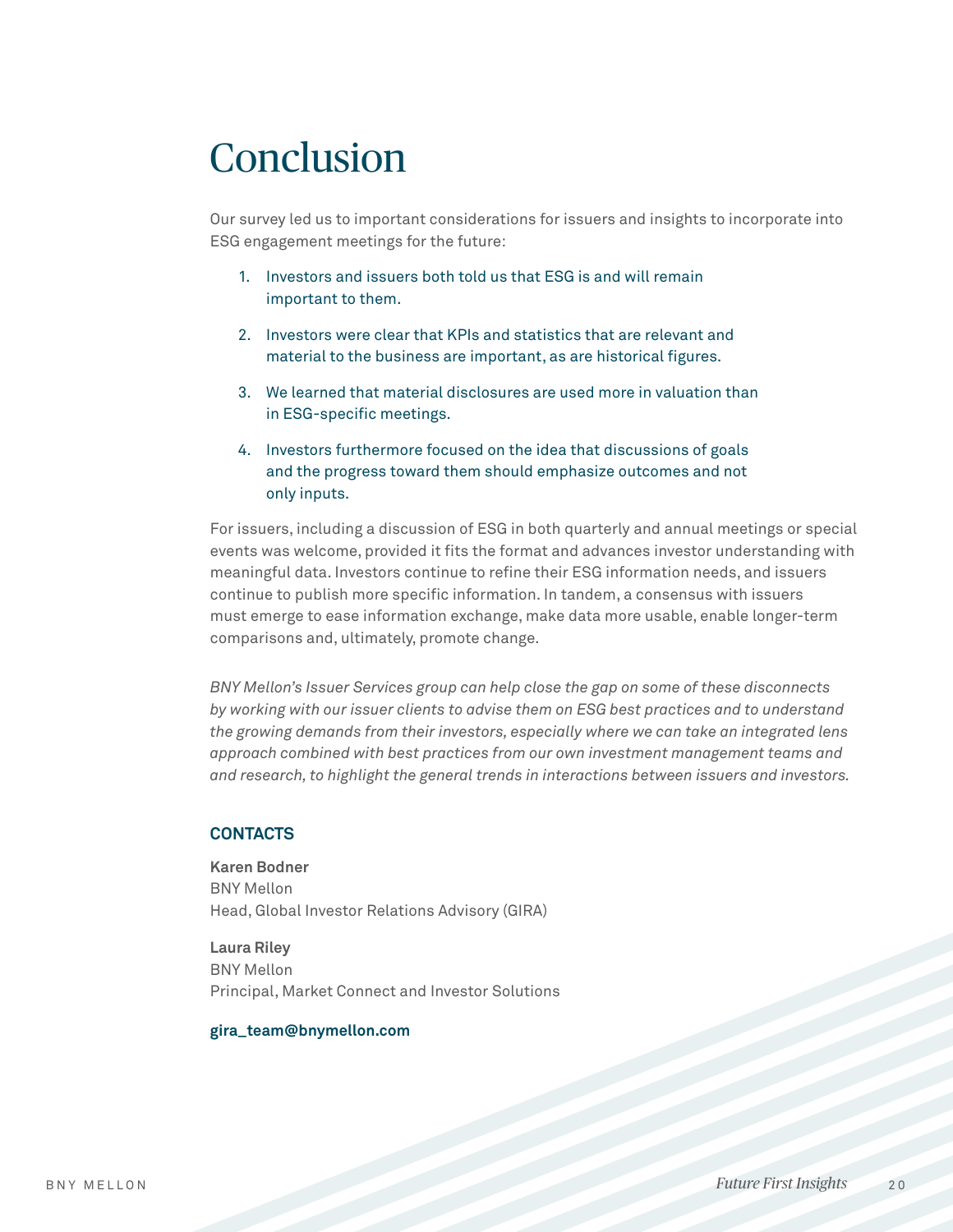### Appendix: Methodology

BNY Mellon's "Future First<sup>SM</sup> Forum" took place on May 19th and June 9th of 2021, bringing together investors with interest in sustainability matters. Participants met over two days to discuss ESG topics with a concentrated focus in one-on-one meetings. Following those sessions, BNY Mellon conducted a survey in October around their sentiments and attitudes regarding ESG disclosure. A diverse group of global corporate issuers and investors engaged in the survey, including some event attendees.

We set out to understand and enhance corporate engagement and disclosure practices. On behalf of BNY Mellon, our survey partner IHS Markit conducted 40 interviews with 21 institutional investors and 19 issuers between May and October 2021. We focused on issuers representing varying market capitalization, region and industry classifications, and at the same time, targeted global investors representing different sizes, fund types and regions.



We guaranteed anonymity to ensure candid feedback. In aggregate, 21 global investment professionals interviewed represent \$3.9 trillion in equity assets under management (EAUM), and 19 participating issuers have a combined market capitalization of \$731B.



#### PARTICIPANT GRAPHS